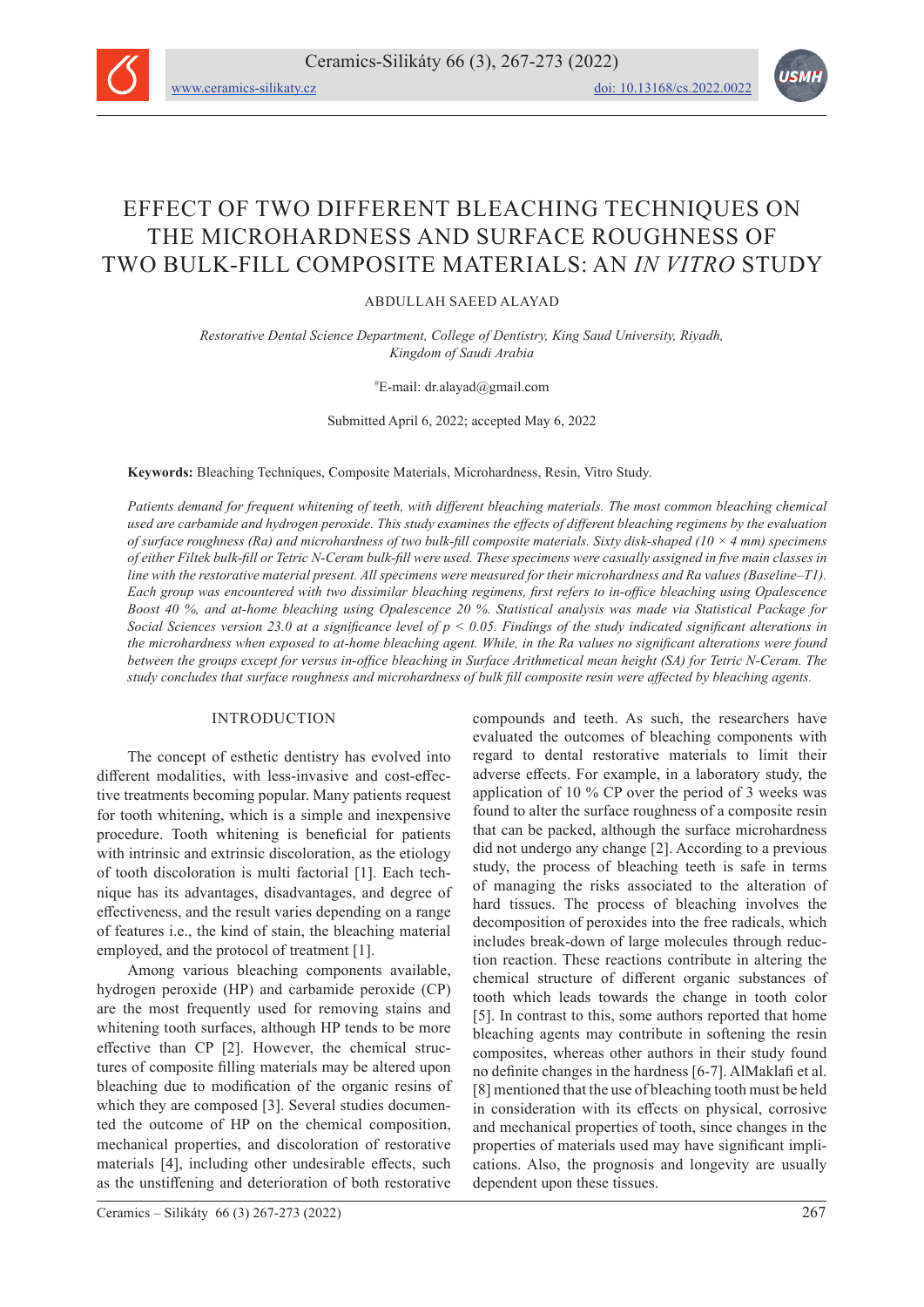On the composite resin, substantial softening of surface was seen when undergone the treatment with 10 % CP for 14 days at normal body temperature  $(37 \text{ °C})$ , whereas the surface microhardness was left with no alteration, following a similar treatment at the normal room temperature (25 °C). Nevertheless, upon subjecting the composite resin with extremely concentrated gel of CP gel, the surface microhardness increased [3], and a range of CP concentrations were found to have no harmful effects at the flexural strength and fracture toughness of the composite resin [4]. Additionally, in-office bleaching agents (i.e.,  $\geq$  35 % CP and HP) had no effect on composite resin's tensile strength [9]. In contrast, Taher [10] reported that the hardness of surface values of bleached composite resins (i.e., Tetric Flow and Tetric EvoCeram, Ivoclar Vivadent, Schaan, Liechtenstein) decreased significantly both on the superficial layer and in the deeper layers of the composite materials. The findings were in relation with the corrosion and deterioration of the resinous matrices inside the composites.

Clearly, the standard composite material must not have any modification consequent to the whitening of tooth. In this context, bulk-fill composite materials have recently been reported as a direct resin-based restorative material that exhibits different optical and surface features compared to regular resin composites, including a superior translucency and favorable surface polish ability [11]. As such, bulk-fill composites were manufactured to streamline the composite resin placement technique, with manufacturers claiming that bulk-fill composites show developed light transmission features and produce shrinkage stress of a lower polymerization owing to lessening the degree of the scattering in light scattering at the interface of filler matrix via either a rise of the filler scope or a decrease in the filler quantity. Bulk-fill composites can therefore be employed to increase the thickness by up to 4-5 mm [7].

Dental bleaching is a controversial issue, and a degree of debate exists surrounding the consequence of bleaching agents at intraoral restorative components. Bleaching agents act by causing the corrosion to the organic materials inside the tooth structure and releasing free radicals, and to date, all such agents employed have been demonstrated to be safe and cause no harm to the dental filling materials. In addition, one such bleaching agent, HP, can create free radicals through both oxidation and reduction, in addition to permit diffusion.

Since their progression in the  $20<sup>th</sup>$  century, composite resins have emerged as the potential synthetic resins for restoring decayed teeth. However, clinicians have experienced several challenges such as collapsing of the in bonding of layers, incorporating voids, enlarged time of treatment for placing the layers and their polymerization, incremental placement and contamination between increment layers. Bulk Fill composites have been manufactured to overcome these disadvantages as they can be cured in single increment that is

up to 4 mm. To date, several researches have examined the bleaching agent's impact on the composite resin. However, comparison of the results of these studies is difficult, owing to number of bleaching agents and restorative materials employed. Since a smooth surface helps in improving the appearance and longevity of resin materials, a rough surface might contribute in discoloration, gingival, irritation, plaque, and recurrent carries [12].

The present study investigates the effects of two different bleaching agents (i.e., in-office bleaching agent Opalescence Boost 40 %, applied twice over 20 min per application [24 samples], and the bleaching agent, used at home i.e., Opalescence 20 %, that was used for the period of 4 hours per day for 1 week, then for 4 hours every second day for a further week [24 samples]) for the values of two bulk-fill composite materials of their Ra and microhardness. The hypothesis stated for the study is as follows;

H: There is significant impact of bleaching agent on the surface roughness and microhardness of bulk-fill composite materials.

# EXPERIMENTAL

# Materials

Two dissimilar bleaching agents and two bulk-fill components were used in the present study. As outlined in Table 1, 60 disk-shaped specimens  $(10 \times 4 \text{ mm})$  composed of the Filtek Bulk Fill Posterior composite (3M ESPE, St. Paul, MN, USA) and an additional set composed of Tetric N-Ceram Bulk Fill (Ivoclar Vivadent, Schaan, Liechtenstein) were used.

# Study samples

A control group consisting of 12 samples of each material was used to measure the Ra and microhardness values. 48 samples of each material were exposed to two different bleaching protocols;

- $\bullet$  In-office bleaching using Opalescence Boost 40 %, which was applied twice with 20 min per application (24 samples).
- $\bullet$  At-home bleaching using Opalescence 20 %, which was applied for 4 h/d over 1 week then for 4 hours/day on alternate days for 1 week (24 samples).

## Specimen preparation

60 disk-shaped specimens of Tetric N-Ceram Bulk Fill composite and a further set composed of Filtek Bulk Fill Posterior were arranged while using a custom Teflon mold (10 mm diameter, 4 mm depth). A bulk depth of 4 mm of each material was placed in the mold over a glass slab, and a glass plate (1 mm thick) was secured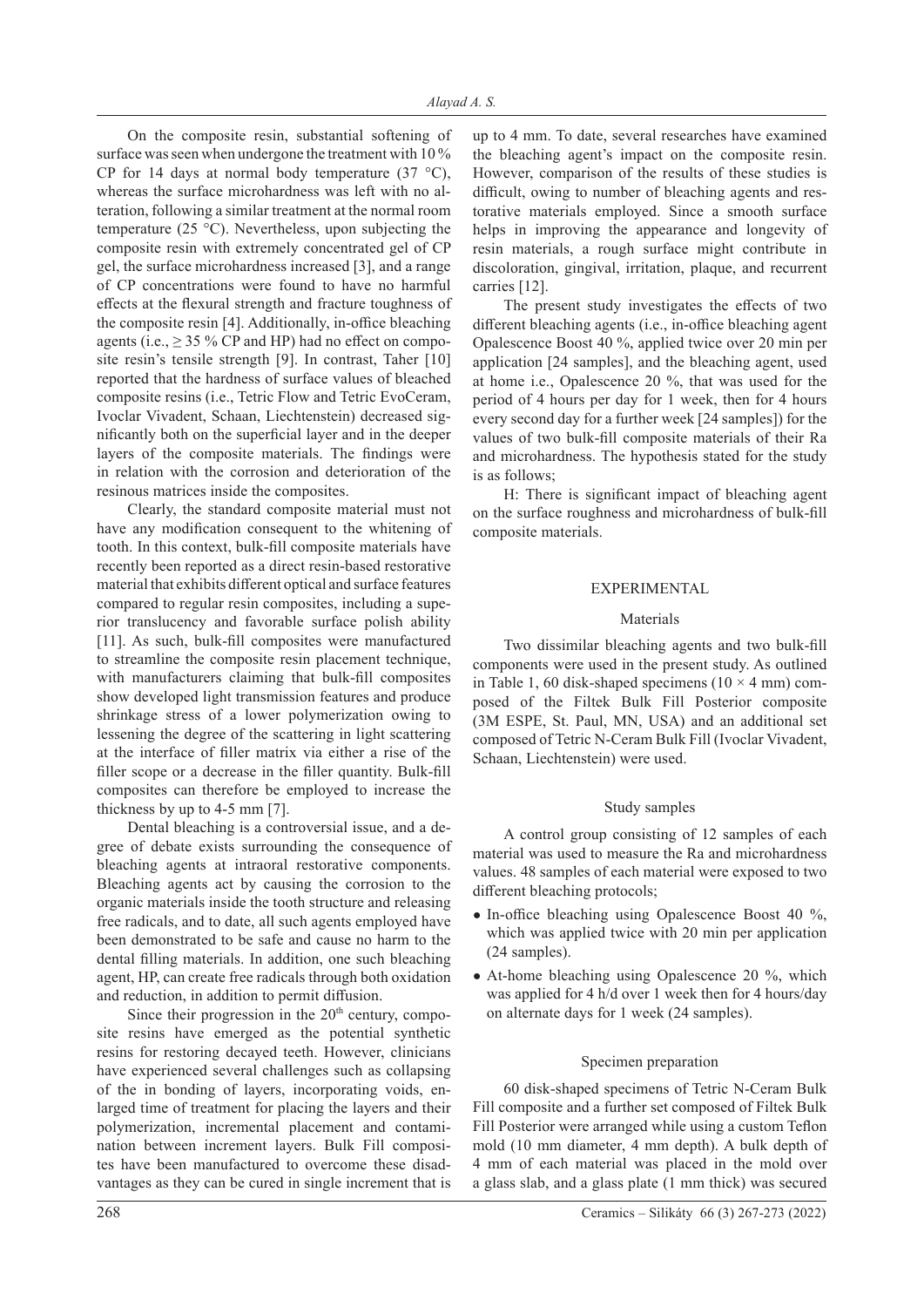*Effect of two different bleaching techniques on the microhardness and surface roughness of two bulk-fill composite materials*

| Material                                                        | Material type                              | Resin matrix                                                                                                                                                              | Filler                                                                                                                                                                                                                                            |
|-----------------------------------------------------------------|--------------------------------------------|---------------------------------------------------------------------------------------------------------------------------------------------------------------------------|---------------------------------------------------------------------------------------------------------------------------------------------------------------------------------------------------------------------------------------------------|
| Tetric N-Ceram Bulk<br>Fill (Ivoclar-Vivadent,<br>Lichtenstein) | Packable hybrid<br>bulk-fill composite     | Bisphenol A glycidyl methacrylate<br>$(Bis GMA)$ , bis[4- $(2-ethoxy-3-$<br>methaacryloyloxy propoxy)phenyl<br>propane (Bis-EMA), and ure-<br>thane-dimethacrylate (UDMA) | Filler content: barium glass, a prepolymer,<br>ytterbium trifluoride, and a mixed oxide.<br>Filler loading: 75–77 wt. %, 53–55 vol. %,<br>inorganic filler particle size = $0.04-3 \mu m$ ,<br>mean particle size = $0.6 \mu$ m.                  |
| Filtek Bulk Fill<br>Posterior restorative<br>(3M ESPE, USA)     | Packable nanofilled<br>bulk-fill composite | ERGP-DMA, diurethane-DMA,<br>and 1,12-dodecane-DMA                                                                                                                        | Non-agglomerated/non-aggregated 20 nm<br>silica filler and 4–11 nm zirconia filler,<br>aggregated zirconia/silica cluster filler,<br>and ytterbium trifluoride filler agglomerate<br>100 nm particles<br>Filler loading: 76.5 wt. %, 58.4 vol. %. |

Table 1. List of the materials employed and their compositions.

over the sample to flatten the surface. Polymerization was then performed by implementing the recommendation of manufacturer. In each case, the tip of the curing light was placed 1 mm away from the topmost exterior of the specimen, and the resulting specimen was deposited in water at 37 °C for 24 hours in a dark chamber. After this time, the composite disks were polished using polishing discs (Sof-Lex, 3M ESPE, USA) according to the manufacturer's instructions.

# Curing and bleaching process

The A1 or equivalent shade was selected for each composite resin and curing thickness was carried out using an Elipar DeepCure-S LED single wave instrument (3M ESPE, St. Paul, MN, USA). After each treatment, the specimens were cleaned through purified water for one-minute duration, aiming to eliminate the bleaching material. Further, it was placed in saliva substitute. Amid the test, the specimens were maintained at 37 °C. A generous amount of each bleaching material agent was used on the surface of disk directly while using the tip of the syringe and micro brush.

## Microhardness measurements

The microhardness of each sample was measured using the Vickers hardness test (Buehler, Lake Bluff, Illinois, USA). A total of three random indentations (distance between indentations, 100 μm) were introduced at the top exterior of the specimen through a Vickers microhardness indenter under along with the pressure of

300 g, which was asserted for 15 seconds for each group. Average values were taken from the results of the three dimensions. The Vickers hardness (VH) was further computed through the equation below:

$$
VH = 1.854P/D^2\tag{1}
$$

where *P* refers to the indentation load and *D* denotes the diagonal length impression.

# The Ra tests

Following surface treatment, the arithmetic Ra values of the composite materials were measured using a Ra tester 3D Laser Profilometer designed for noncontact measurements. Average values obtained from measurements were carried out in triplicate.

## Statistical analysis

All data were investigated using SPSS version 23.0 (SPSS Inc., Armonk, New York, USA). Continuous variables were reported as the mean and the SD. For comparing two means, a paired t-test was performed. P value of < 0.05 was determined as significant statistically.

## RESULTS

#### Microhardness results

Two bulk fill constituents, namely Filtek Bulk Fill Posterior and Tetric N-Ceram Bulk Fill, were tested under two different bleaching regimens (i.e., in-office bleaching and at-home bleaching) (Figure 1). The third

Table 2. Microhardness result for the Tetric N-Ceram and 3M Filtek materials.

|                    | Tetric N-Ceram |                 | 3M Filtek    |                  |
|--------------------|----------------|-----------------|--------------|------------------|
|                    | mean $(SD)$    | p value         | mean $(SD)$  | p value          |
| Control            | 54.17 (0.69)   | $*<0.001(S)$    | 73.45 (0.55) | $*<0.001(S)$     |
| At-Home bleached   | 52.22(0.26)    | ** $<0.001(S)$  | 65.83(0.35)  | ** $< 0.001$ (S) |
| In-Office bleached | 47.78 (0.78)   | ***< $0.001(S)$ | 56.57 (0.68) | ***< $0.001(S)$  |

*Note: \* p values between the control and the at-home bleached samples; \*\* p values between the control and the in-office bleached samples; \*\*\* p values between the at-home and the in-office bleached samples; S – significant; NS – not significant*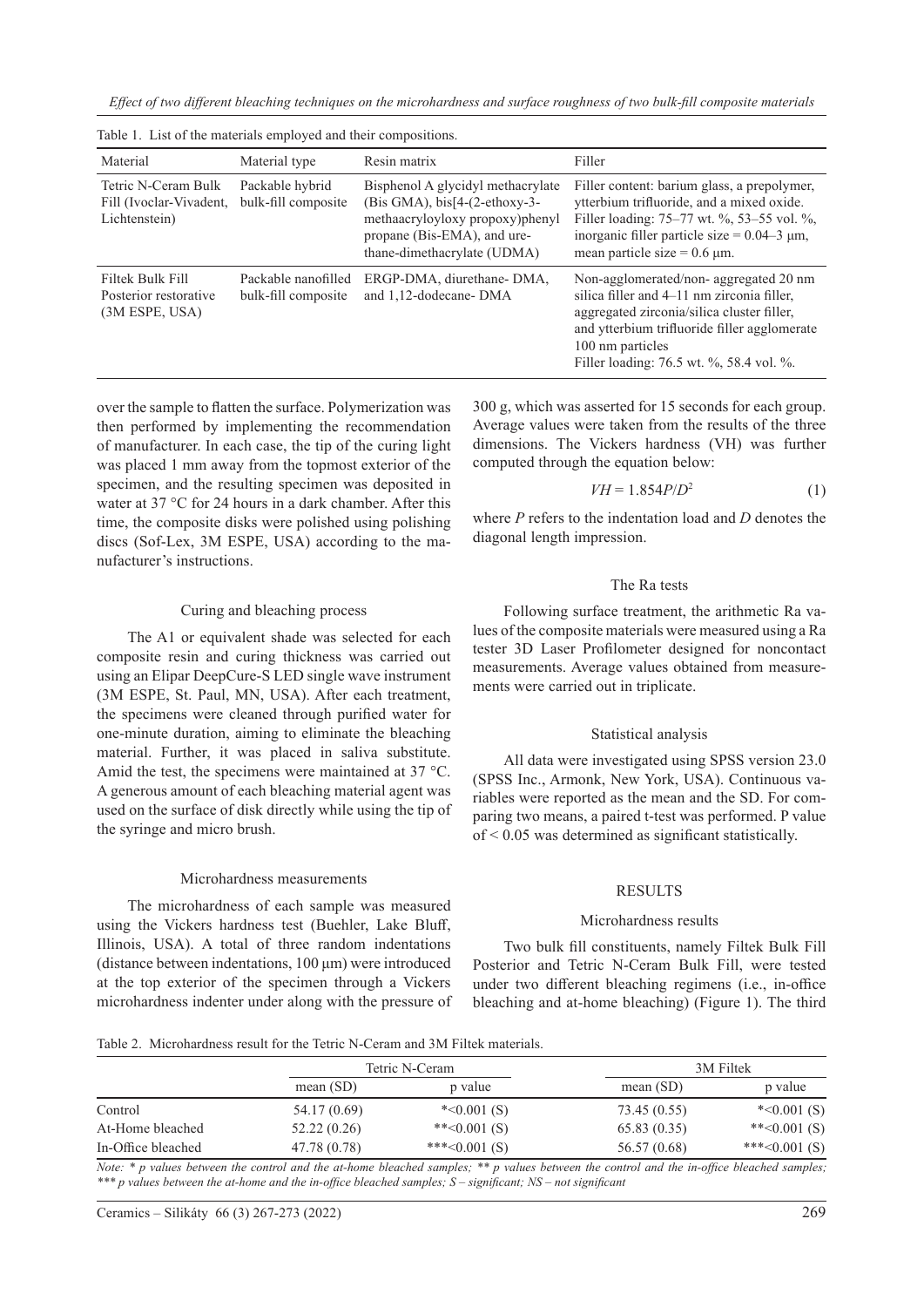group was the control group. Significant differences in the values of microhardness were marked in the control (no bleaching), at-home bleached, and in-office bleached. Following exposure to the at-home bleaching agent, significant alterations were detected in the microhardness values of the tested composite groups ( $p = 0.05$ ).

#### Ra test results

Tables 3 displays the values of SDs and means and of the surface roughness values for the control group and for the in-office and at-home bleached specimens. After exposure to the at-home bleaching agent, substantial modifications were not noted in the Ra values of the tested composite groups ( $p = 0.05$ ). However, no significant alterations were found in the Ra values between the groups, except for the control versus in-office bleaching in Surface Arithmetical mean height (SA) for Tetric N-Ceram (Figure 2).

### DISCUSSION

This study has tested effects of different bleaching regimens in terms of the values of surface roughness (Ra) and microhardness of two bulk-fill composite materials. The findings revealed significant effect of bleaching agents on surface roughness and microhardness of bulk fill composite resin. Some of the previous studies reported that at-home bleaching agents can cause an increase [13] or a decrease [14] in surface microhardness; while, other



Figure 1. Microhardness results for Tetric N-Ceram and 3M Filtek.

studies have revealed no substantial differences [15-17]. The material's microhardness hinges on its kind, structure, and tendency of degradation over time [18].

This study has compared the microhardness and Ra values of two recently reported bulk-fill composites after exposure to two different bleaching regimens, namely, in-office bleaching using Opalescence Boost 40 % and at-home bleaching using Opalescence 20 %. Similar to this, one of the previous studies has also narrated that the microhardness values of both Tetric N-Ceram and Filtek Bulk Fill Posterior composites were significantly altered due to a high degree of oxidation and subsequent degradation of the resin matrices of both materials. However, treatment with different concentrations of bleaching agents was found to have little influence on the microhardness of the surface. Polydorou et al. [13] also found that bleaching agent has no tendency to substantially reduce the composite materials' microhardness, and so it appears that the replacement of composite restorations is not required following bleaching treatment. Similar findings were proposed in the study of Ahmed et al. [19] who evaluated the effectiveness of bleaching with hydrogen peroxide on the microhardness and microleakage in the restoration of tooths. Cavities of class V were prepared focusing on the labial surfaces upon 60 extracted human upper central incisor teeth. The included teeth were divided under two groups. The restoration process in Group I were held through FiltekZ350XT, while in Group II, the restoration was held via Fuji II LC resin-modified glass ionomer. The teeth were divided into three different groups after



Figure 2. Surface roughness (SA) fresults for Tetric-N-Ceram and 3M Filtek.

Table 3. Surface roughness values for the bleached Tetric N-Ceram and 3M Filtek specimens.

|                    | Tetric N-Ceram |                  | 3M Filtek   |                  |
|--------------------|----------------|------------------|-------------|------------------|
|                    | mean $(SD)$    | p value          | mean $(SD)$ | p value          |
| Control            | 0.43(0.07)     | $*0.141$ (NS)    | 0.59(0.19)  | $*0.989$ (NS)    |
| At-Home bleached   | 0.39(0.09)     | ** $0.016(S)$    | 0.59(0.25)  | $*$ $0.152$ (NS) |
| In-Office bleached | 0.31(0.11)     | *** $0.155$ (NS) | 0.69(0.16)  | *** $0.367$ (NS) |

*Note: \* p values between the control and the at-home bleached samples; \*\* p values between the control and the in-office bleached samples; \*\*\* p values between the at-home and the in-office bleached samples; S – significant; NS – not significant*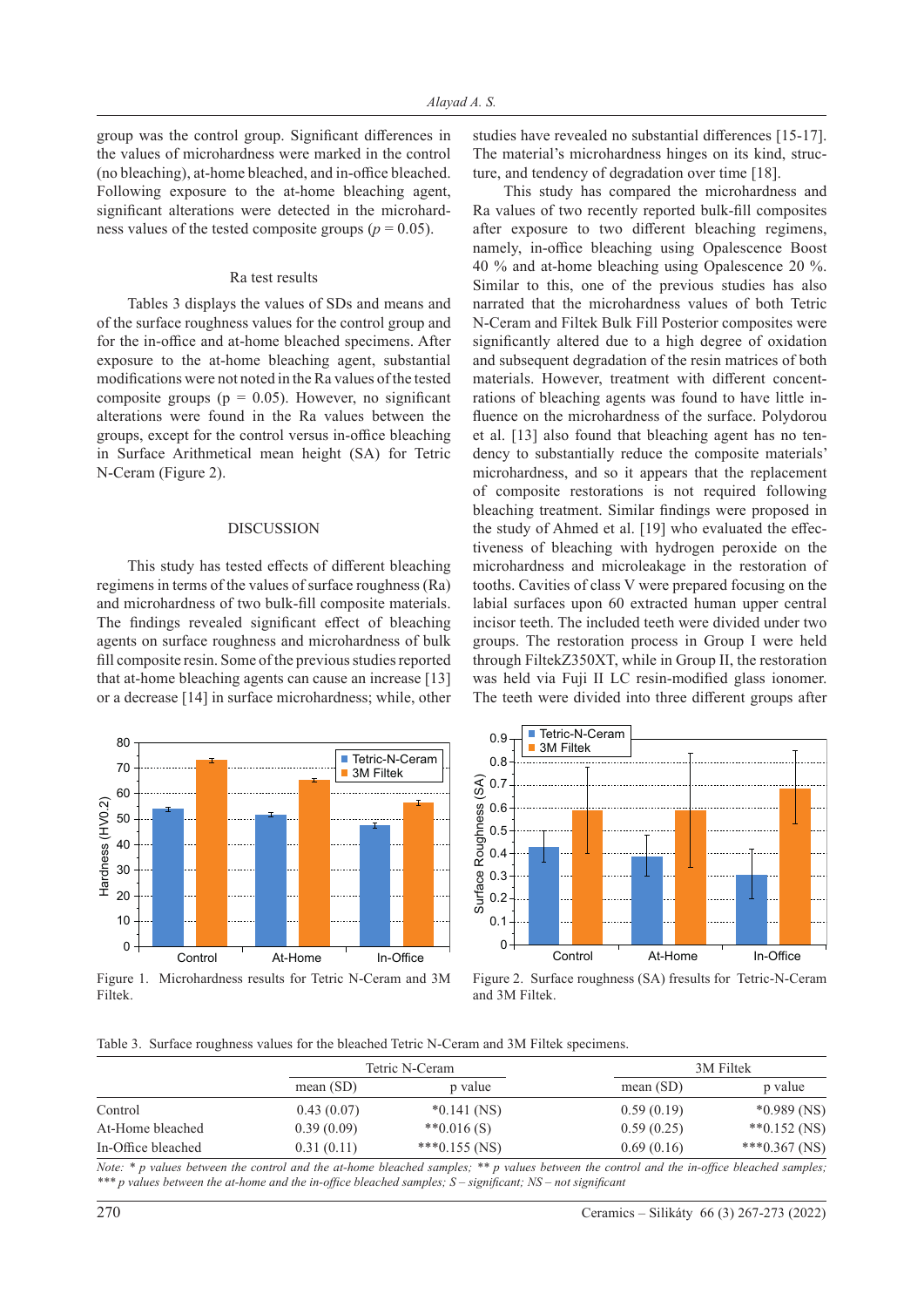being thermocycled. The first group remained unbleached, and was regarded as control group. In the second group, the teeth were bleached with 14 % of hydrogen peroxide gel. While, the final group was bleached with 40 % of hydrogen peroxide gel. The teeth were immersed in die before analysis. Findings of the study indicated that bleaching had no effect on microleakage of Filtek Z350XT composite along with the compositions of Fuji II LC RMGI restorations while the microhardness of these restorations were also affected [19].

Özduman et al. [20] in their study evaluated the surface roughness and microhardness of two different bulk filled composites that were polymerized with light curing unit (LCU) at different time intervals after and before applying home bleaching agent. For surface and microhardness tests, six different groups were prepared with bulk fill materials Sonic Fill, Filtek Bulk Fill as per distinct polymerization times. Besides, 102 specimens were further prepared by the utilization of Teflon molds with the overall depth of (4 mm and 5 mm) and polymerized with LCU. Microhardness was evaluated in 30 specimens. The top/bottom microhardness ratio was also evaluated, prior to the application of home bleaching agent. Measurements of related to surface roughness were performed among 72 specimens with before and after application of bleaching. Findings indicated a significant decrease in FB30s, when microhardness values of the composites top surfaces were compared before and after bleaching. Findings of the study indicated no significant differences in the value of surface roughness, specifically when surface roughness were compared on the basis of bulk-fill materials. In addition, a significant influence of polymerization time was observed at the time when group were observed. Finally, the roughness values of surface were found as significantly increased in SF30s and SF20s [20], these findings are in line with those presented in the present study.

Magdy et al. [21] evaluated the surface roughness of different resin-based composites including one nanoceramic, one nanohybrid, one bulk fill resin. Disc specimens of cylindrical Teflon molds of 2 mm and 8 mm diameter were prepared. For different composite materials, fabrication of 15 discs were held, while a total of 60 discs were obtained. A glass slide of 1-2mm thickness was kept over the strip before curing with the light curing unit to make the surface flat. Mylar strip and the glass slide were then used to cure the specimens for 40 seconds. No finishing treatment was provided to five specimens per every material once cured with the Mylar strips. The specimens were further polished with Eve. These specimens were regarded as control. Findings of the study indicated that specimens of Tetric Evo Ceram and Tetro Evo Ceram Bulk Fill specimens revealed somewhat similar surface appearance as the Mylar strip. Following the findings, it was concluded that Bulk Fill and nanohybrid resin composites display smoothest surfaces in comparison with microhybrid resin composites and nanoceramics [21]

Similarly, Yu et al. [15] reported no decrease in nanohybrid composite`s microhardness subsequent to the apply 15 % CP, that may be related to the diluting impact of saliva to diminish the impact of the bleaching agent. In contrast, between in-office bleaching and at-home bleaching regimens, Leal et al. [22] found a significant discrepancy statistically in the case of SonicFill™ that was associated with Filtek™ Supreme XTE.15 Previous studies have showed significant effect on composite materials` microhardness by in-office bleaching [16] although, other studies reported a decrease in its microhardness.<sup>[23-25]</sup>

The characteristics of the composites also come under the effect of the features of filler, including the structure, bulk, and mass. For instance, the flexural strength, elasticity modulus, and hardness are improved, as the filler volume is increased [23-25]. In addition, the microhardness values of bulk fill composite constituents are positively correlated with the filler volume fraction. In this case, the microhardness values of the 3M Filtek bulk-fill materials were higher than those of the Tetric N-Ceram materials. Contrastive results for the effects of bleaching with regard to surface microhardness can be associated with various elements, i.e., the active agent`s structure, concentration, and pH along with the application time. HP had tendency to put effect on the interface of resin–filler and brought about the debonding of the filler–matrix. The bleaching agent may therefore result in the development of minute fissures, thereby adding up the value of Ra, as confirmed by scanning electron microscopy. [26] From the results presented herein, the study has reported the reduction in microhardness for the two exposed tested groups in comparison with the control group, i.e., in the case of Tetric N-Ceram, a 3.6 % reduction for at-home bleaching, and a 11.78 % reduction for in-office bleaching, while for 3M Filtek, a 10.7 % reduction for at-home bleaching, and a 22.98 % reduction for in-office bleaching were observed.

The organic matrix composition of composite resins make them more inclined to chemical modification as related to inactive ceramic or metal restorations [25]. Various studies, regarding the Ra values of resin composites after bleaching, reported that in-office bleaching was found to either adversely affect the composites [20-22. 27], or have no effect [24]. Some studies reported that at-home bleaching increases Ra values; [28] while, other studies found that the various composites could be treated with the bleaching agent with no harm and damage to its roughness [29]. In addition, Mohammadi et al. [30] had found no remarkable changes in the Ra values after exposing the Sonic Fill bulk fill composite to a range of bleaching materials.The specific roughness parameters employed herein followed the ISO 4287- 1997 standard [31]. Furthermore, the Ra values of resin-based restoratives increased significantly upon the extended use of at-home bleaching agents, likely due to the formation of microscopic cracks, as mentioned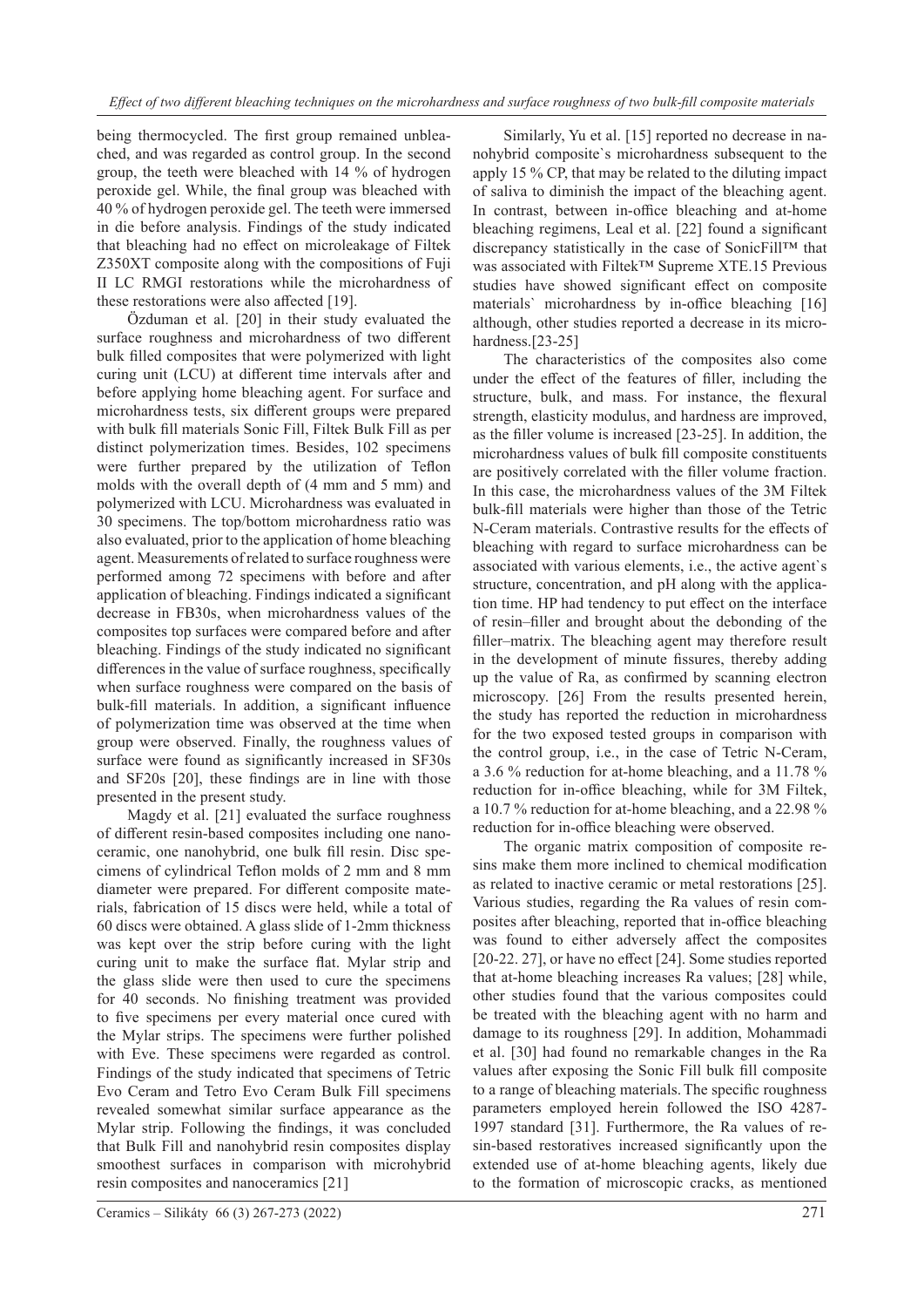previously. [29] Finally, Lainovic et al. [32] noted that upon examination of the values of Ra of nanohybrid (FiltekZ550 and Tetric EvoCeram Bulk Fill), nanofilled (FiltekZ250), and microhybrid (Gradia direct) materials, Tetric EvoCeram exhibited the lowest Ra values.

# **CONCLUSION**

Following the findings of this study, it can be concluded that surface roughness and microhardness of bulk fill composite resin were affected by bleaching agents. In addition, the clinical scenario cannot be simulated comprehensively, since it is an in vitro study. The extent of alteration, surface roughness evaluation, and depth of cure using atomic force microscopy can further provide significant evidence in terms of mechanical properties and extent of polymerization of dental composites. The supervision of dentists is important when using bleaching agents. However, these agents can replace fillings only where esthetics is preferred.

The findings of the study reported the effects of different bleaching regimens on the surface roughness (Ra) and microhardness and values of two bulk-full composite materials. Amid the settings, employed for this *in vitro* study, the use of bleaching agents has affected the microhardness values of both Tetric N-Ceram and Filtek bulk fill, while the Ra value of the Filtek bulk fill material remained unchanged. These results are of importance to ensure that the correct bleaching regimen is selected to prevent alteration of the composite material chemical structures.

# Acknowledgments

*The author is thankful to all the associated personnel, who contributed for this study by any means.*

## REFERENCES

- 1. Burrows S. (2009): A review of the efficacy of tooth bleaching. *Dental Update*, *36*, 537-551. Doi: 10.12968/ denu.2009.36.9.537
- 2. Basting R.T., Fernandez Y.F.C., Ambrosano G.M., de Campos I.T. (2005): Effects of a 10% carbamide peroxide bleaching agent on roughness and microhardness of packable composite resins. *Journal of Esthetic and Restorative Dentistry, 17*, 256-262. Doi: 10.1111/j.1708-8240.2005. tb00124.x
- 3. Polydorou O., Hellwig, Auschill T.M. (2006): The effect of different bleaching agents on the surface texture of restorative materials. *Operative dentistry, 31*, 473–480. Doi: 10.2341/05-75
- 4. Cho S.D., Bulpakdi P., Matis B.A., Platt J.A. (2009): Effect of bleaching on fracture toughness of resin composites. *Operative dentistry, 34*, 703-708. Doi: 10.2341/08-120-L
- 5. Attin T., Hannig C., Wiegand A., Attin R. (2004): Effect of bleaching on restorative materials and restorations – a systematic review. *Dental Materials*, *20*, 852-861. Doi: 10.1016/ j.dental.2004.04.002
- 6. Ritter A.V., Leonard Jr R.H., Georges A.J., Caplan D.J., Haywood V.B. (2002): Safety and stability of nightguard vital bleaching: 9 to 12 years post-treatment. *Journal of Esthetic and Restorative Dentistry, 14*, 275-285. Doi: 10. 1111/j.1708-8240.2002.tb00523.x
- 7. Francis G., Pradeep K., Ginjupalli K., Saraswathi V. (2017): Effects of bleaching agents on the microhardness and surface roughness of bulk fill composites. *World Journal of Dentistry, 8*, 196-201. Doi: 10.5005/jp-journals-10015-1437
- 8. AlMaklafi M., AlQara M., AlNaami A., Aldubaib A., AlZahrani A., Abdulwahid A., Ansari S.H. (2018). Effect of Dental Bleaching on the Composite Filling Material's Color – An *in vitro* study. *Donnish Journal of Dentistry and Oral Hygiene*, *4*, 072-077.
- 9. Yap A.U., Wattanapayungkul P. (2002). Effects of in-office tooth whiteners on hardness of tooth-colored restoratives. *Operative dentistry, 27*, 137–141.
- 10. Taher N.M. (2005). The effect of bleaching agents on the surface hardness of tooth colored restorative materials. *Journal of Contemporary Dentistry, 6*, 18–26.
- 11. Chesterman J., Jowett A., Gallacher A., Nixon P. (2017). Bulk-fill resin-based composite restorative materials: a review. *British Dental Journal, 222*, 337-344. Doi: 10.1038/ sj.bdj.2017.214
- 12. Gurbuz O., Cilingir A., Dikmen B., Ozsoy A., Eren M.M. (2020). Effect of surface sealant on the surface roughness of different composites and evaluation of their microhardness. *European Oral Research, 54*, 1-8. Doi: 10.26650/eor. 20200020
- 13. Polydorou O., Mönting J.S., Hellwig E., Auschill T.M. (2007). Effect of in-office tooth bleaching on the microhardness of six dental esthetic restorative materials. *Dental Materials, 23*, 153–158. Doi: 10.1016/j.dental.2006.01.004
- 14. Turker S.B., Biskin T. (2003). Effect of three bleaching agents on the surface properties of three different esthetic restorative materials. *Journal of Prosthetic Dentistry, 89*, 466–473. Doi: 10.1016/s0022-3913(03)00105-7
- 15. Yu H., Li Q., Hussain M., Wang Y. (2008). Effects of bleaching gels on the surface microhardness of tooth-colored restorative materials in situ. *Journal of Dentistry*, *36,* 261–267. Doi: 10.1016/j.jdent.2008.01.008
- 16. Silva Costa S.X., Becker A.B., de Souza Rastelli A.N., Monteiro Loffredo L.D., de Andrade M.F., Bagnato V.S. (2008). Effect of four bleaching regimens on color changes and microhardness of dental nano-filled composite. *International journal of dentistry*, 1–7. Doi: 10.1155/2009/ 313845
- 17. Atali P.Y., Bülent F. (2011). The effect of different bleaching methods on the surface roughness and hardness of resin composites. *Journal of Dentistry and Oral Hygiene, 3*, 10–17. Doi: 10.5897/JDOH.9000036
- 18. Yu H., Pan X., Lin Y., Li Q., Hussain M., Wang Y. (2009): Effects of carbamide eroxide on the staining susceptibility of tooth colored restorative materials. *Operative Dentistry, 34*, 72–82. Doi: 10.2341/08-42
- 19. Ahmed T.R., Mahmoud M.E.S., Adel A.K., Wegdan MM A.F. (2016): Effect of two different bleaching concentrations on microleakage and microhardness of tooth-colored restorations (an in vitro study). *Alexandria Dental Journal*, *41*, 122-130. Doi: 10.21608/adjalexu.2016.59261